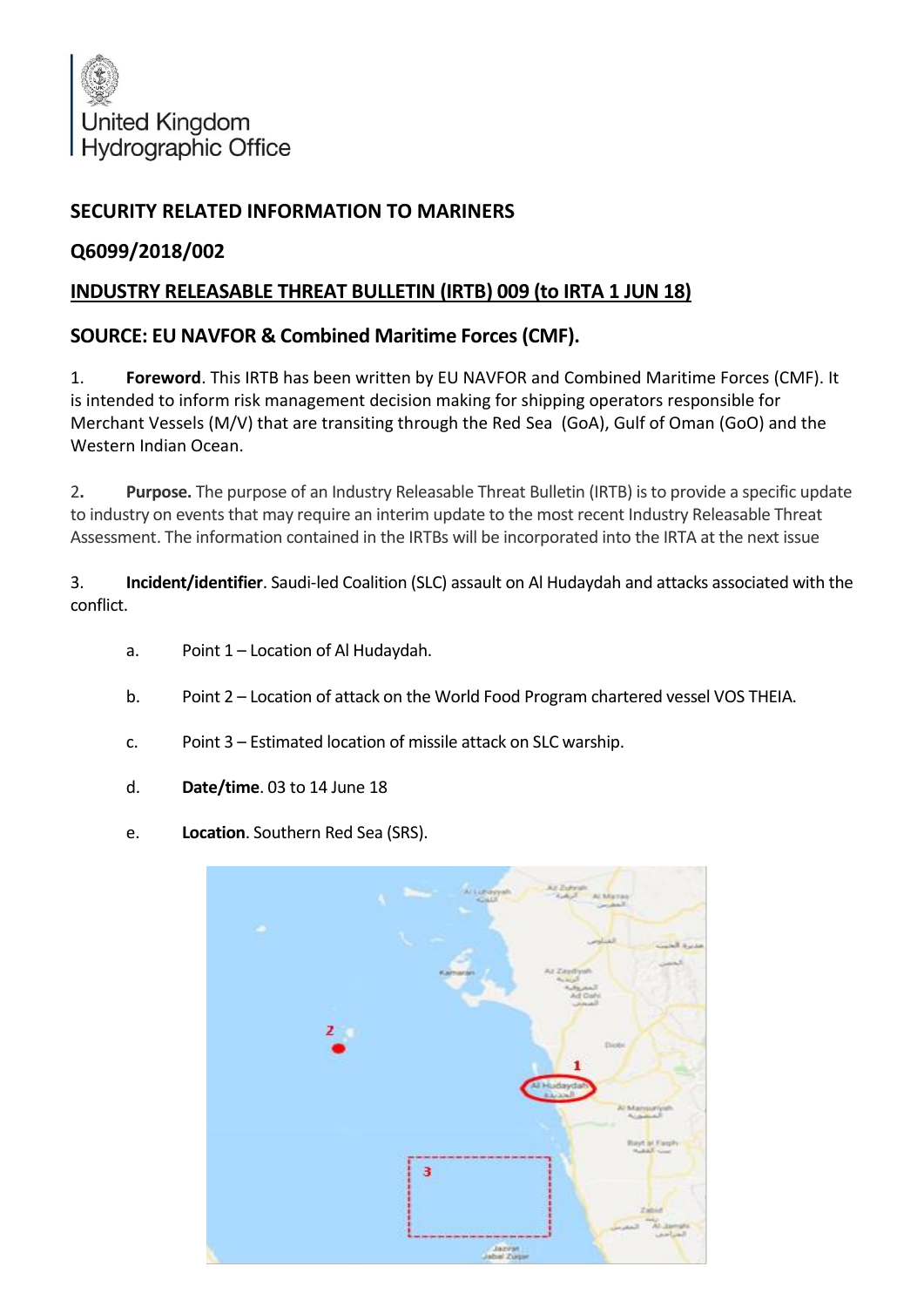# United Kingdom Hydrographic Office

| Diagram showing the approximate location of incidents |                                                                                              |
|-------------------------------------------------------|----------------------------------------------------------------------------------------------|
|                                                       | The next Industry Releasable Threat Assessment (IRTA) will be issued 1 Sep 18 (with an       |
|                                                       | information cut-off date 15 Aug 18).                                                         |
|                                                       | Extract from ADMIRALTY Maritime Security Chart Q6099 (issued 28 Dec 17): reproduced with     |
|                                                       | permission of the United Kingdom Hydrographic Office (Maritime Security Charts can be viewed |
|                                                       | at the UKHO site Security Related Information to Mariners:                                   |
|                                                       | https://www.admiralty.co.uk/maritime-safety-information/security-related-information-to-     |
|                                                       | mariners).                                                                                   |

### 4**. Event Description.**

a. **Attack against VOS THEIA**: On 03 June 2018 at 1500Z, whilst heading NNW at a speed of 3 knots and awaiting further instruction from a SLC warship, a fast skiff with 6 POB approached the VOS THEIA from the direction of the Jazair Az Zubayr islands. Around 1512Z, whilst continuing to close to a distance of 500m, the skiff opened fire with a bow- mounted machine gun (MG). After ceasing fire, the skiff proceeded to move towards the VOS THEIA from the starboard side, travelling astern and taking a position approximately 100 metres from ship's port quarter. The 6 POB subsequently displayed their weapons and when the embarked Protective Armed Security Team (PAST) displayed their weapons in response, the operator of the MG turned it and aimed it directly at the bridge. The PAST on-board the VOS THEIA fired two warning shots, and the attackers opened fire with the MG and other small arms towards the VOS THEIA. As a result, there was a brief exchange of fire after which the skiff reduced its speed and moved away from the vessel. Based on the location of this attack, it is UNLIKELY piracy related and LIKELY conflict related.

b. **Assault on Al Hudaydah**: On 13 June 2018 at 0500Z the SLC, which has been involved in an armed conflict against Houthi forces in Yemen, began an assault on the Yemeni port city of Al Hudaydah through a combined offensive of land, air and maritime assets.

c. **Missile strike on SLC warship**: On 13 June 18 open source reporting indicated that an SLC warship has been struck with a missile deployed by Houthi forces in the Southern Red Sea.

### 5. **Outcome.**

- a. No casualties, VOS THEIA undamaged.
- b. The assault on Al Hudaydah by SLC forces is ongoing.
- c. Open source reporting suggests that the SLC warship suffered extensive damage. The number of casualties, if any, have not been confirmed.

### 6. **Comment.**

a. Since the attack on the MV INCE INEBOLU (IRTB008) there have been no reported incidents involving merchant shipping transiting through the SRS; the attacks on the VOS THEIA and the SLC warship have involved vessels either directly involved with the conflict or vessels transiting in and out of Al Hudaydah port.